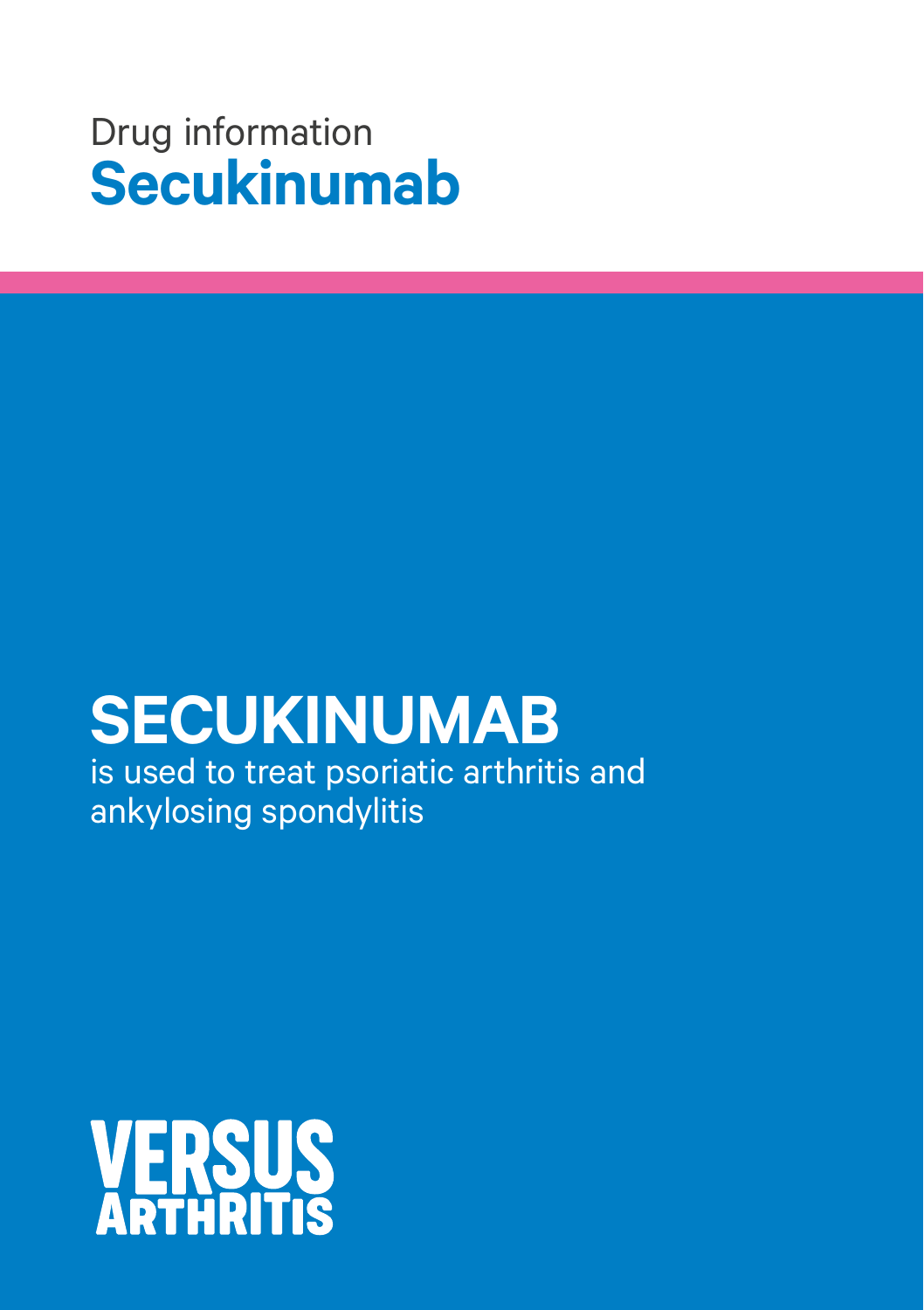#### **What is secukinumab?**

Secukinumab is a type of drug known as a biological therapy. Your doctor may give it to you if you have:

- psoriatic arthritis
- ankylosing spondylitis.

It can also be used to treat psoriasis if it's severe and other treatments haven't worked.

In some conditions, including psoriatic arthritis and ankylosing spondylitis, the protein IL-17A can cause inflammation, pain and damage to parts of your body, such as the joints.

Secukinumab works by blocking the effects of this protein, to reduce inflammation and the problems it can cause, such as joint pain and stiffness.

It's a long-term treatment. Depending on your condition, it may take between three weeks and a year of taking secukinumab before you start to see the benefits.

### **Who can take secukinumab?**

There are guidelines about when secukinumab can be used. It varies depending on which condition you have.

Secukinumab won't be started if:

- your condition isn't active
- you haven't tried other treatments for your condition first
- you have an infection.

Before you're given secukinumab, doctors sometimes use a scoring system to assess how many of your joints are painful or swollen, and how it makes you feel. This helps them work out how active your arthritis is.

You'll also need blood tests and a chest x-ray before treatment to see whether secukinumab is right for you.

Your doctor may also decide not to prescribe secukinumab if:

- you have had repeated or serious infections in the past
- you have an inflammatory bowel disease, such as Crohn's disease or ulcerative colitis
- you're pregnant, planning to become pregnant, or breastfeeding
- you're having treatment with ultraviolet light for psoriasis, also known as phototherapy.

If secukinumab isn't suitable, your doctor will discuss other treatment options with you.

Your doctor will check to see if you've had tuberculosis (TB). Even if you don't have symptoms, the bacteria that causes TB may still be present in your body. So, you may need treatment for this before starting secukinumab.

Your doctor might also check if you've had hepatitis before. If you have, you may be offered a treatment to reduce the risk of the hepatitis restarting.

Your doctor may assess your risk of HIV infection and may suggest a test. If you have HIV, your doctor may want to make sure it's well controlled before starting secukinumab.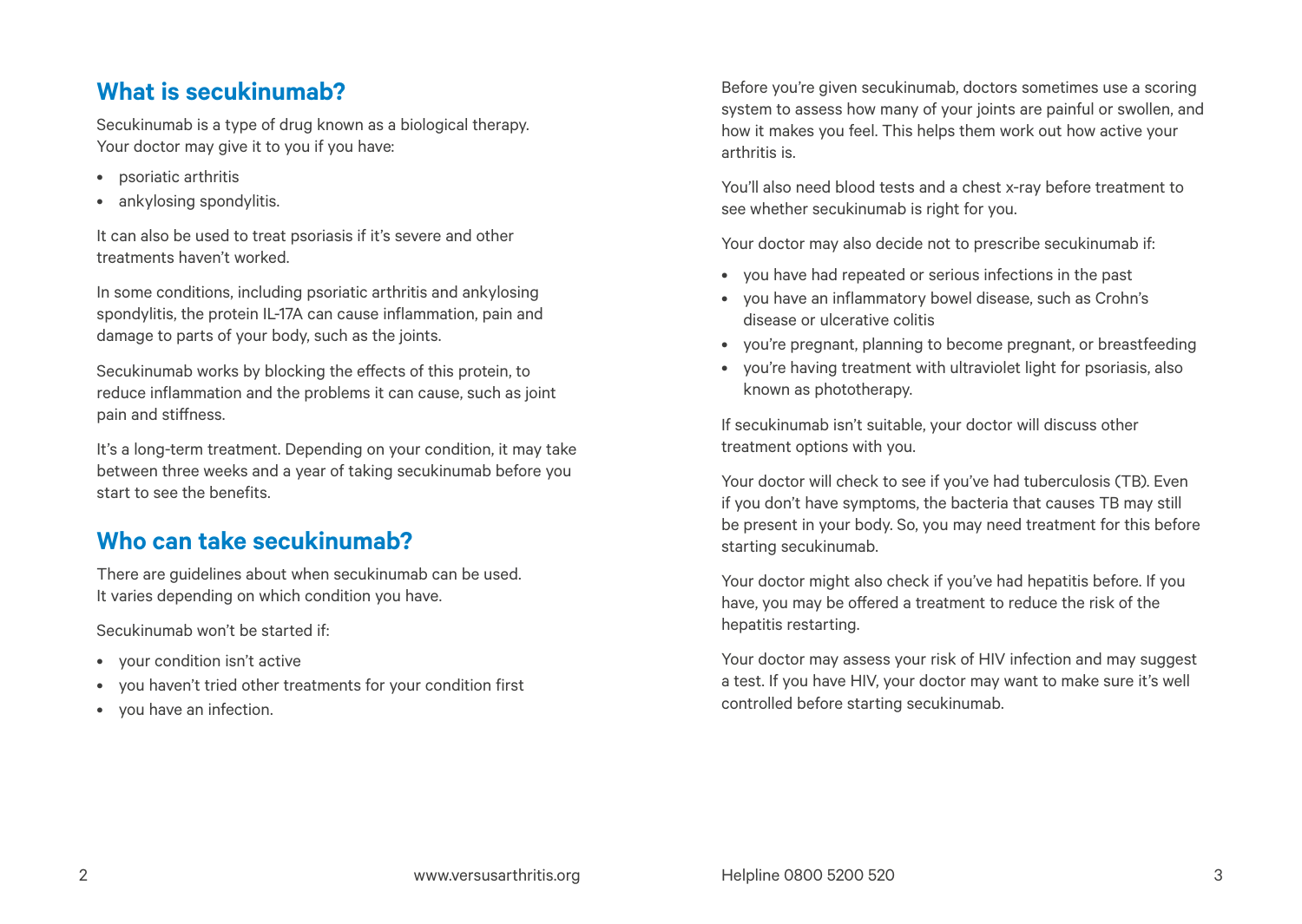#### **How is it taken?**

Secukinumab is given as an injection under the skin. This is known as a subcutaneous injection.

For the first four weeks of taking secukinumab, you will need to have one injection a week. After that, you will only need to take secukinumab once a month.

Secukinumab is available in a pre-filled syringe or pen so that you, your partner, or another family member can learn to give you these injections at home.

If you miss a dose or take one too soon, ask your rheumatology team for advice on when to take your next dose.

If you have a latex allergy, you should mention this to your doctor. The needle cover on some pre-filled syringes may contain latex and could cause a reaction.

Because it's a long-term treatment, it's important to keep taking secukinumab:

- even if it doesn't seem to be working at first
- even when your symptoms start to improve.

But if you have severe side effects or symptoms of an infection, tell your healthcare team. They may recommend that you delay or stop your treatment.

## **Side effects and risks**

Like all drugs, secukinumab can sometimes cause side effects. Some common side effects include:

- a sore throat or a dry cough
- fatigue
- a runny nose
- feeling sick
- diarrhoea.

Some people may have a skin reaction at the injection site. This is usually mild and symptoms include redness, a rash, swelling, itching, or bruising.

Very rarely, some people may have a more severe allergic reaction. The symptoms of an allergic reaction include sudden swelling, a rash or breathlessness. If you develop these symptoms during or soon after a dose of secukinumab, you should get medical advice immediately.

Because secukinumab affects your immune system you may be more likely to pick up infections.

If you have any symptoms of infection, or if you're unsure, speak to your rheumatology team immediately. They may recommend that you delay your next dose until you're better. Some symptoms of an infection include:

- a fever
- feeling tired
- shortness of breath
- a constant cough
- diarrhoea
- burning when peeing.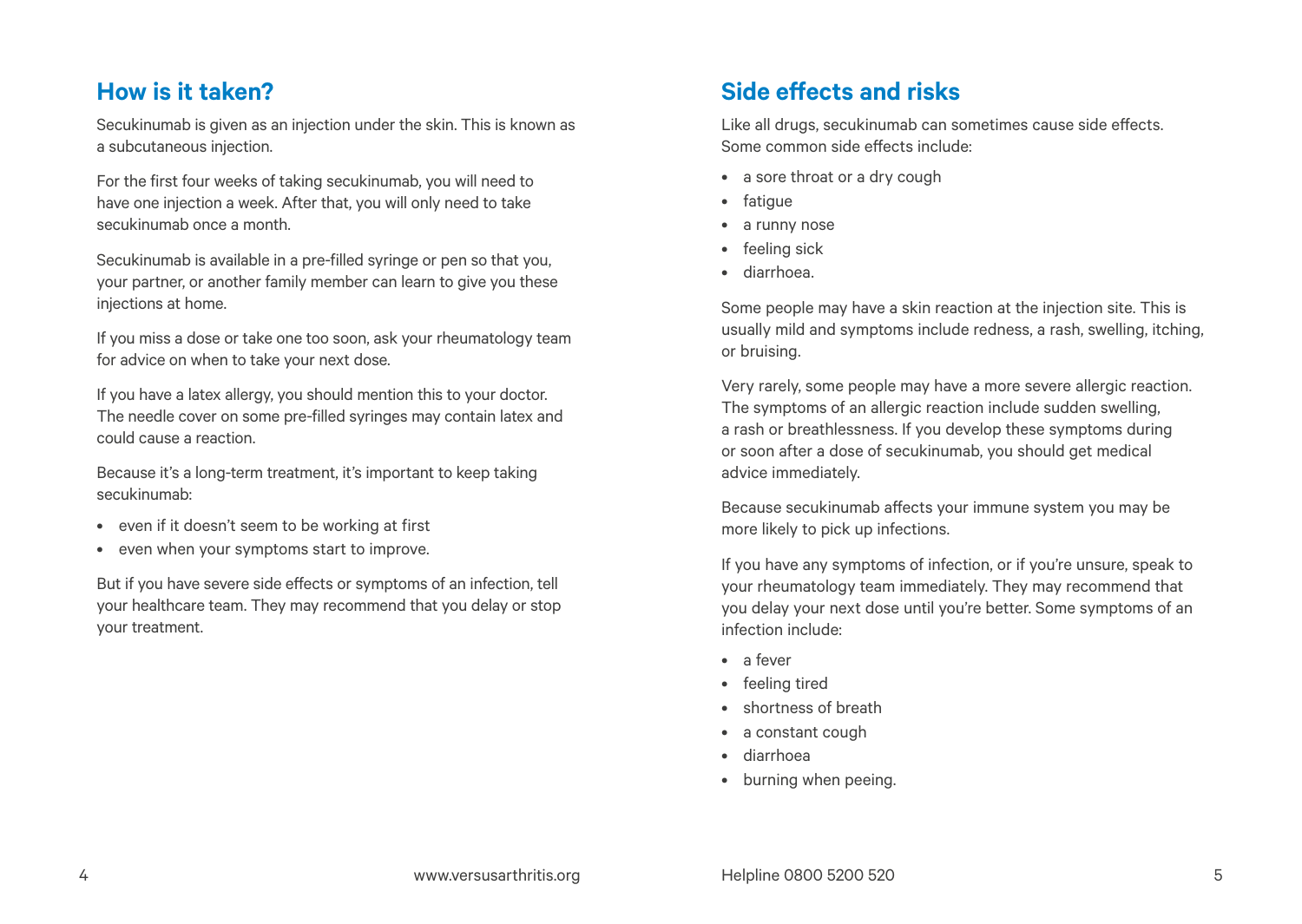You should also speak to your healthcare team if you develop chickenpox or shingles, or come into contact with someone who has chickenpox or shingles.

These infections can be severe if you're taking secukinumab. You may need antiviral treatment, and your secukinumab treatment may be stopped until you're better.

#### Tips to reduce your risk of infection

- Try to avoid close contact with people you know have an infection.
- Wash your hands regularly and carry around a small bottle of antibacterial hand gel.
- Keep your mouth clean by brushing your teeth regularly.
- Stop smoking if you're a smoker.
- Make sure your food is stored and prepared properly.
- Try to keep your house clean and hygienic, especially the kitchen, bathrooms and toilets.

## **Carrying an alert card**

It's recommended that you carry a biological therapy alert card so anyone treating you will know that you're on secukinumab. Ask your rheumatology team for a card.

#### **Effects on other treatments**

You may be taking other drugs as well as secukinumab. Check with your doctor before starting any new medicines. Remember to mention you're on secukinumab if you're treated by anyone other than your usual rheumatology team.

Don't use complementary treatments, such as herbal remedies, without discussing it first with your doctor or pharmacist. Some of them could react with secukinumab.

#### Vaccinations

It's best to discuss vaccinations with your healthcare team before starting secukinumab.

It's usually recommended that people on secukinumab avoid live vaccines such as measles, mumps and rubella (MMR), chickenpox and yellow fever. But sometimes a live vaccine may be necessary, so you should discuss this with your rheumatology team.

If you've never had chickenpox, it's good to get a vaccination against it before starting secukinumab. But discuss this with your rheumatology team first.

It's also a good idea to get any family or household members vaccinated against chickenpox before you start taking secukinumab.

If you're offered shingles vaccination (Zostavax), it's best to have this before starting secukinumab. The Zostavax shingles vaccine is a live vaccine and isn't recommended for people who are on secukinumab. But a non-live shingles vaccine (Shingrix) is available so you may be able to have this instead.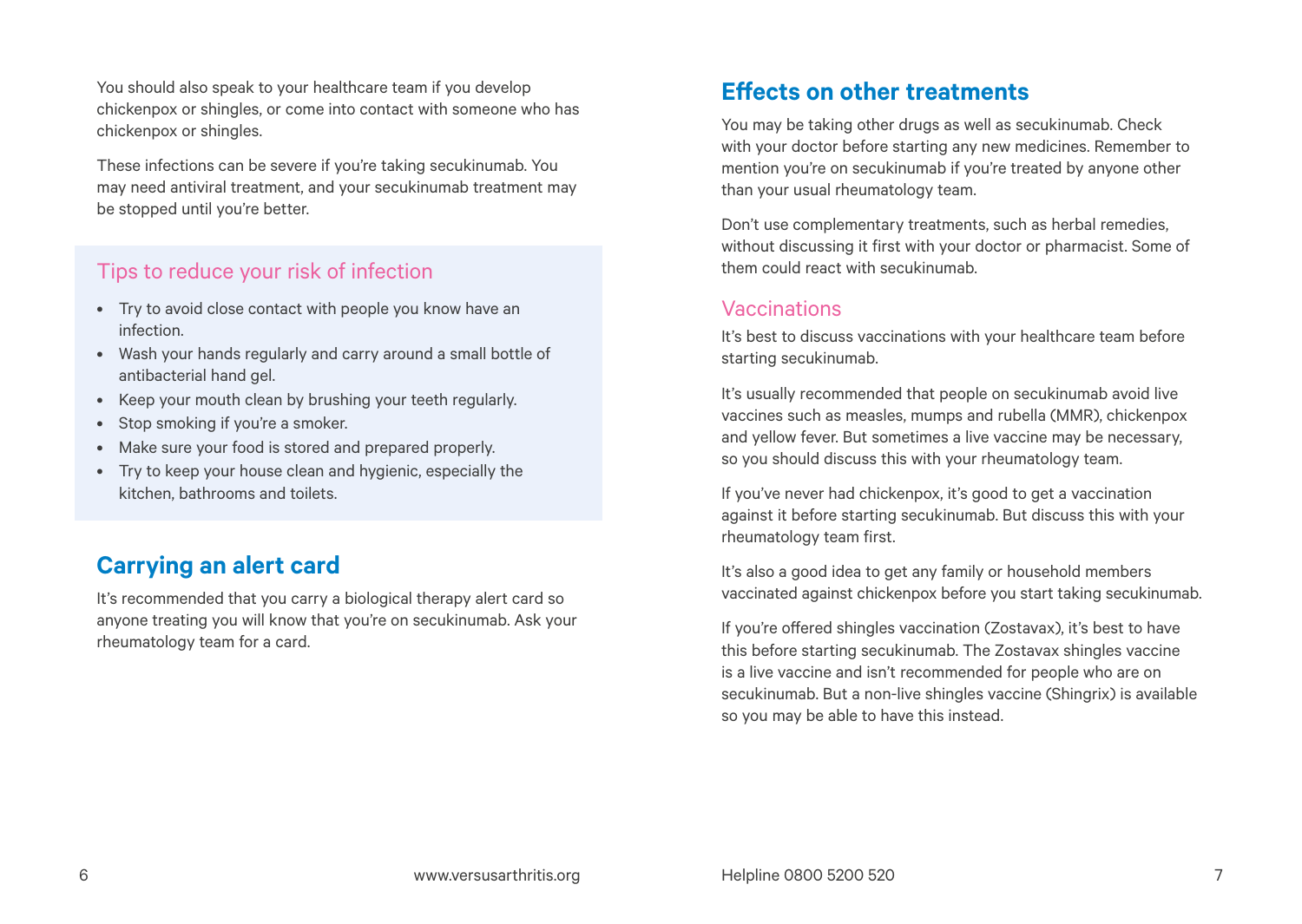It's recommended that you have the vaccination against COVID-19. It's also recommended that you have the pneumonia vaccine and your yearly flu vaccine injection while taking secukinumab. These vaccines are not live, so you are able to have them whilst on biologic therapy.

#### Having an operation

If you're going to have an operation or dental surgery, you should talk this over with your doctor or surgeon.

Depending on the type of surgery, your doctor may recommend that you stop secukinumab for a while before and after the operation.

This is because secukinumab affects your immune system. So, you may have an increased risk of getting an infection after the surgery.

#### **Alcohol**

There's no need to avoid alcohol while taking secukinumab.

Guidelines state that adults shouldn't have more than 14 units a week, and that they should spread them out over the course of the week. In some circumstances your doctor may advise lower limits.

## **Fertility, pregnancy and breastfeeding**

Secukinumab currently isn't recommended if you're pregnant.

Because secukinumab is a relatively new drug, we don't yet know how it might affect pregnancy or an unborn baby. Tell your rheumatology team immediately if you become pregnant whilst taking secukinumab.

If you're a woman of childbearing age, it's a good idea to use contraception while taking secukinumab and for five months after you finish your treatment.

Some guidelines say that secukinumab is safe to use by men who want to father a child. But research is in the early stages. If you are worried or want to know more, talk to your healthcare team.

We don't yet know whether secukinumab can pass into breastmilk, so current advice is not to breastfeed while taking this drug.

For more information, check our pregnancy booklet or visit [versusarthritis.org/about-arthritis/living-with-arthritis/](http://www.versusarthritis.org/about-arthritis/living-with-arthritis/pregnancy/) [pregnancy/](http://www.versusarthritis.org/about-arthritis/living-with-arthritis/pregnancy/)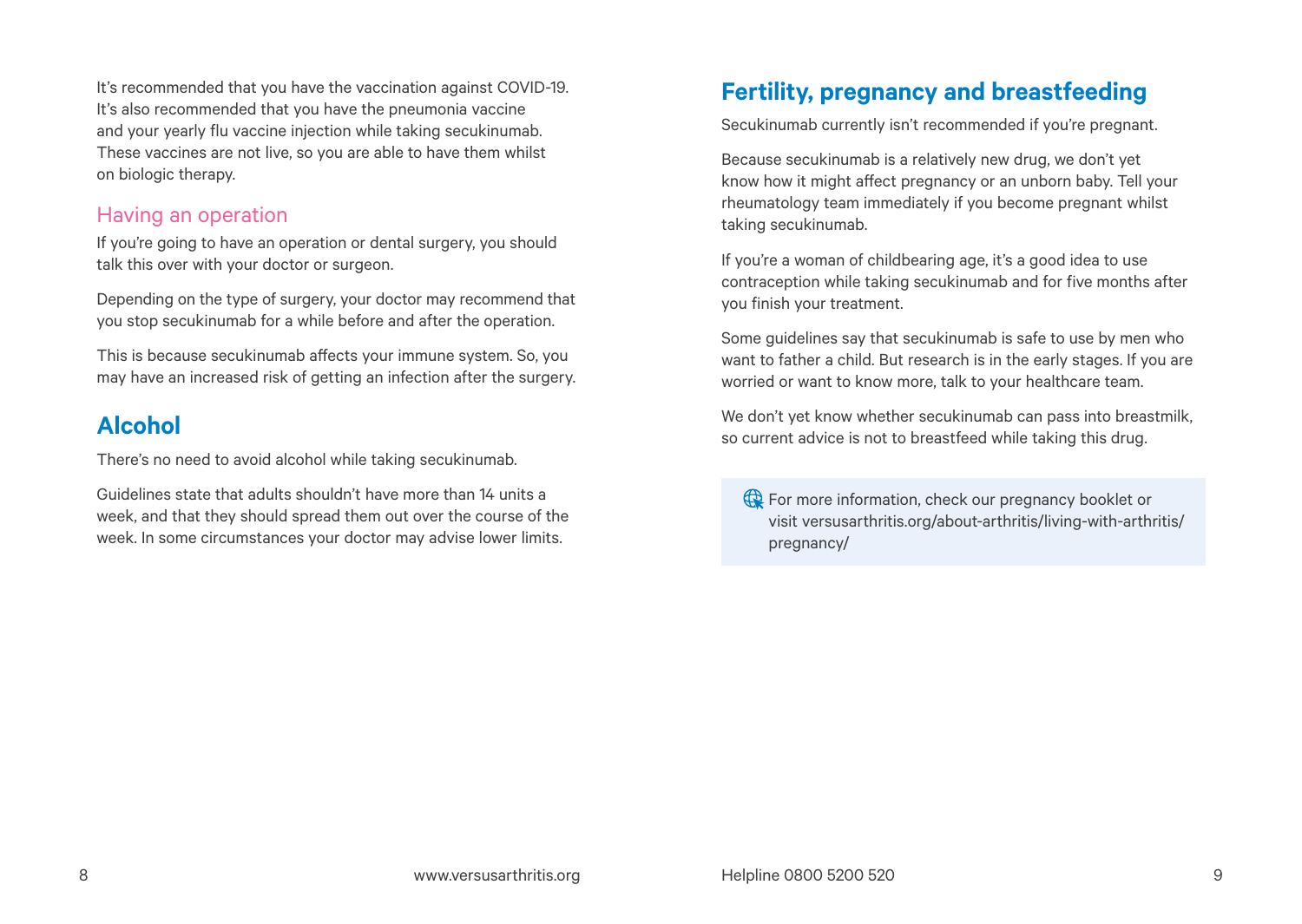#### **Where to go for more information**

This leaflet is a guide to secukinumab, its benefits and potential side effects. If there's anything else you'd like to know about this drug, just ask the healthcare professionals in charge of your care.

You can also call our free helpline on 0800 5200 520, where our trained advisors can offer information, support and advice on your type of arthritis.

Visit our website [www.versusarthritis.org](http://www.versusarthritis.org) to find out more.

#### Thank you!

A team of people helped us create this booklet. We would like to thank Meghna Jani and Ms Janet Ball for helping us review this booklet.

We would also like to give a special thank you to the people who shared their opinions and thoughts on the booklet. Your contributions make sure the information we provide is relevant and suitable for everyone.